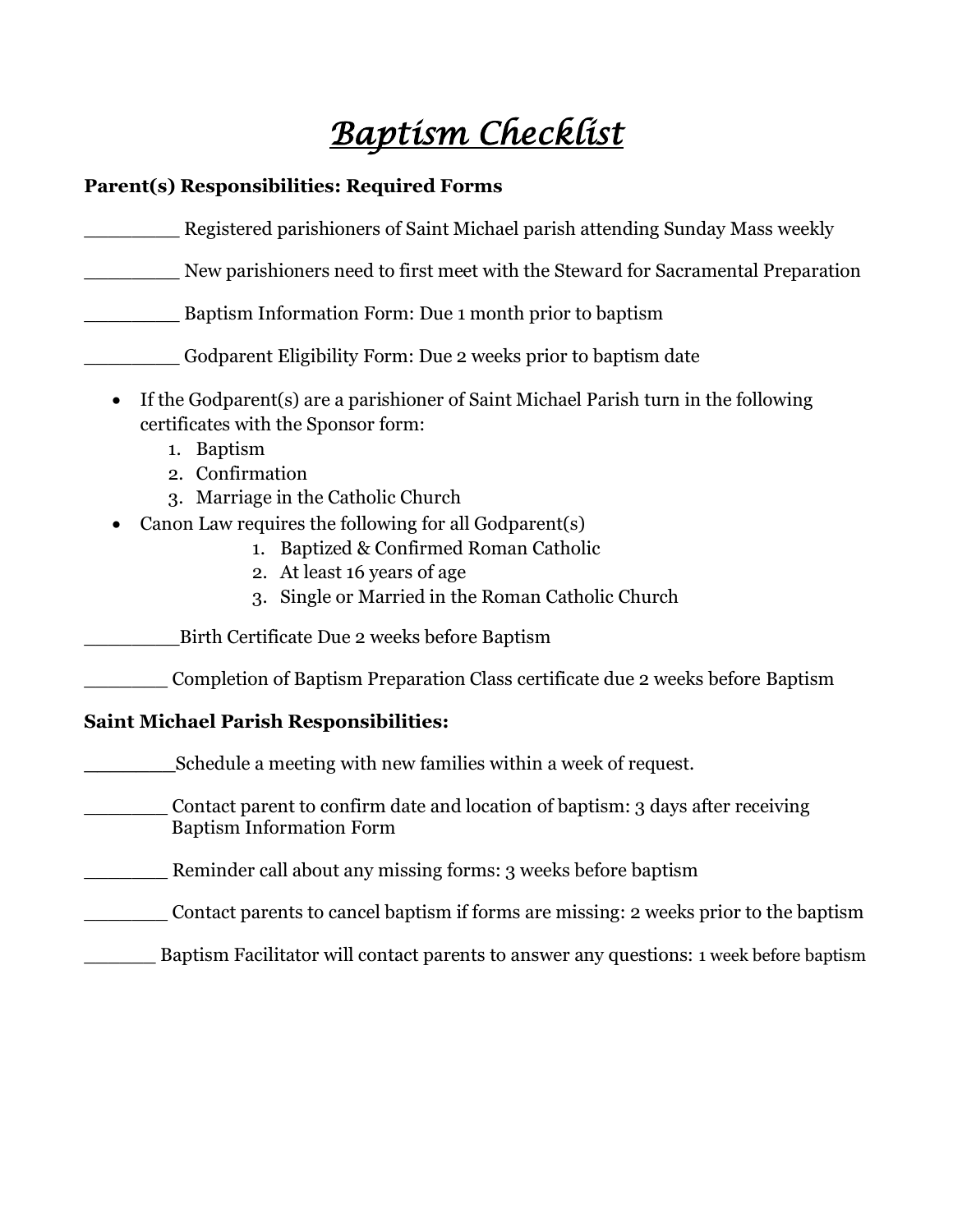## **Baptism Information Form**

|                                                                                                                                                                                                                                        | Baptism Cannot Be Scheduled Until This Form Is Received |                   | Date___________                                                |           |  |  |  |  |
|----------------------------------------------------------------------------------------------------------------------------------------------------------------------------------------------------------------------------------------|---------------------------------------------------------|-------------------|----------------------------------------------------------------|-----------|--|--|--|--|
|                                                                                                                                                                                                                                        |                                                         |                   |                                                                |           |  |  |  |  |
| Child's Name<br>First<br>First                                                                                                                                                                                                         |                                                         | Middle            | Last/Legal                                                     |           |  |  |  |  |
|                                                                                                                                                                                                                                        |                                                         |                   |                                                                |           |  |  |  |  |
|                                                                                                                                                                                                                                        |                                                         |                   | <b>State</b>                                                   |           |  |  |  |  |
|                                                                                                                                                                                                                                        |                                                         |                   |                                                                |           |  |  |  |  |
| Godparent(s)* Information<br>*Godparent(s) must be active, fully initiated (rec'd Baptism, Confirmation & Eucharist) Roman Catholics. In addition,                                                                                     |                                                         |                   |                                                                |           |  |  |  |  |
| your child may have a Christian witness of another denomination. Only one Godparent is required, but you may have<br>one of each gender. The Catholic Godparent can be an unmarried person but if they are married it is required that |                                                         |                   |                                                                |           |  |  |  |  |
| they are married in the Catholic Church. The Sponsor eligibility form must be received two weeks prior to the                                                                                                                          |                                                         |                   |                                                                |           |  |  |  |  |
| baptism.                                                                                                                                                                                                                               |                                                         |                   |                                                                |           |  |  |  |  |
|                                                                                                                                                                                                                                        |                                                         |                   |                                                                |           |  |  |  |  |
|                                                                                                                                                                                                                                        |                                                         |                   |                                                                |           |  |  |  |  |
|                                                                                                                                                                                                                                        |                                                         |                   |                                                                |           |  |  |  |  |
|                                                                                                                                                                                                                                        |                                                         |                   |                                                                |           |  |  |  |  |
|                                                                                                                                                                                                                                        |                                                         |                   |                                                                |           |  |  |  |  |
|                                                                                                                                                                                                                                        |                                                         |                   |                                                                |           |  |  |  |  |
|                                                                                                                                                                                                                                        |                                                         |                   |                                                                |           |  |  |  |  |
| First                                                                                                                                                                                                                                  | Middle                                                  | <b>Birth Last</b> | <b>Current Last</b>                                            |           |  |  |  |  |
| Religion/Denomination ________________Sacraments Rec'd: Baptism Confirmation Eucharist Reconciliation Matrimony                                                                                                                        |                                                         |                   |                                                                |           |  |  |  |  |
|                                                                                                                                                                                                                                        |                                                         |                   | Circle sacraments parent has received                          |           |  |  |  |  |
|                                                                                                                                                                                                                                        |                                                         |                   |                                                                |           |  |  |  |  |
| Father First Middle                                                                                                                                                                                                                    |                                                         | <b>Birth Last</b> | <b>Current Last</b>                                            |           |  |  |  |  |
| Religion/Denomination _____________Sacraments Rec'd: Baptism Confirmation Eucharist Reconciliation Matrimony                                                                                                                           |                                                         |                   |                                                                |           |  |  |  |  |
|                                                                                                                                                                                                                                        |                                                         |                   | Circle sacraments parent has received                          |           |  |  |  |  |
| Address of Custodial Parent(s) _________                                                                                                                                                                                               |                                                         |                   |                                                                |           |  |  |  |  |
|                                                                                                                                                                                                                                        | <b>Street Address</b>                                   | City              | State<br>Zip                                                   |           |  |  |  |  |
| <b>Email Address</b>                                                                                                                                                                                                                   | Mother's Daytime Phone                                  |                   | Father's Daytime Phone                                         |           |  |  |  |  |
| Baptism Classes Taken _______                                                                                                                                                                                                          | $\overbrace{ }$ at $\overbrace{ }$ (Church)             |                   |                                                                |           |  |  |  |  |
|                                                                                                                                                                                                                                        |                                                         |                   |                                                                |           |  |  |  |  |
| Are you registered in the parish?___Yes___No___Unsure ________                                                                                                                                                                         |                                                         |                   |                                                                |           |  |  |  |  |
| Do you attend Mass at S Michael ___Yes ___No If not, where?_____________________                                                                                                                                                       |                                                         |                   |                                                                |           |  |  |  |  |
| Will child be baptized at St. Michael?___Yes___No Do you request full immersion?*___Yes___                                                                                                                                             |                                                         |                   | *Please Note: Children 3 or more years of age will be immersed | <b>No</b> |  |  |  |  |
| Are the parents married?___Yes___                                                                                                                                                                                                      |                                                         |                   | No If yes, was it in the Roman Catholic Church?___Yes_         | No        |  |  |  |  |

### **Please Complete the Reverse Side**

Are you interested in speaking to someone about having your marriage celebrated in the Church? \_\_ Yes \_\_\_No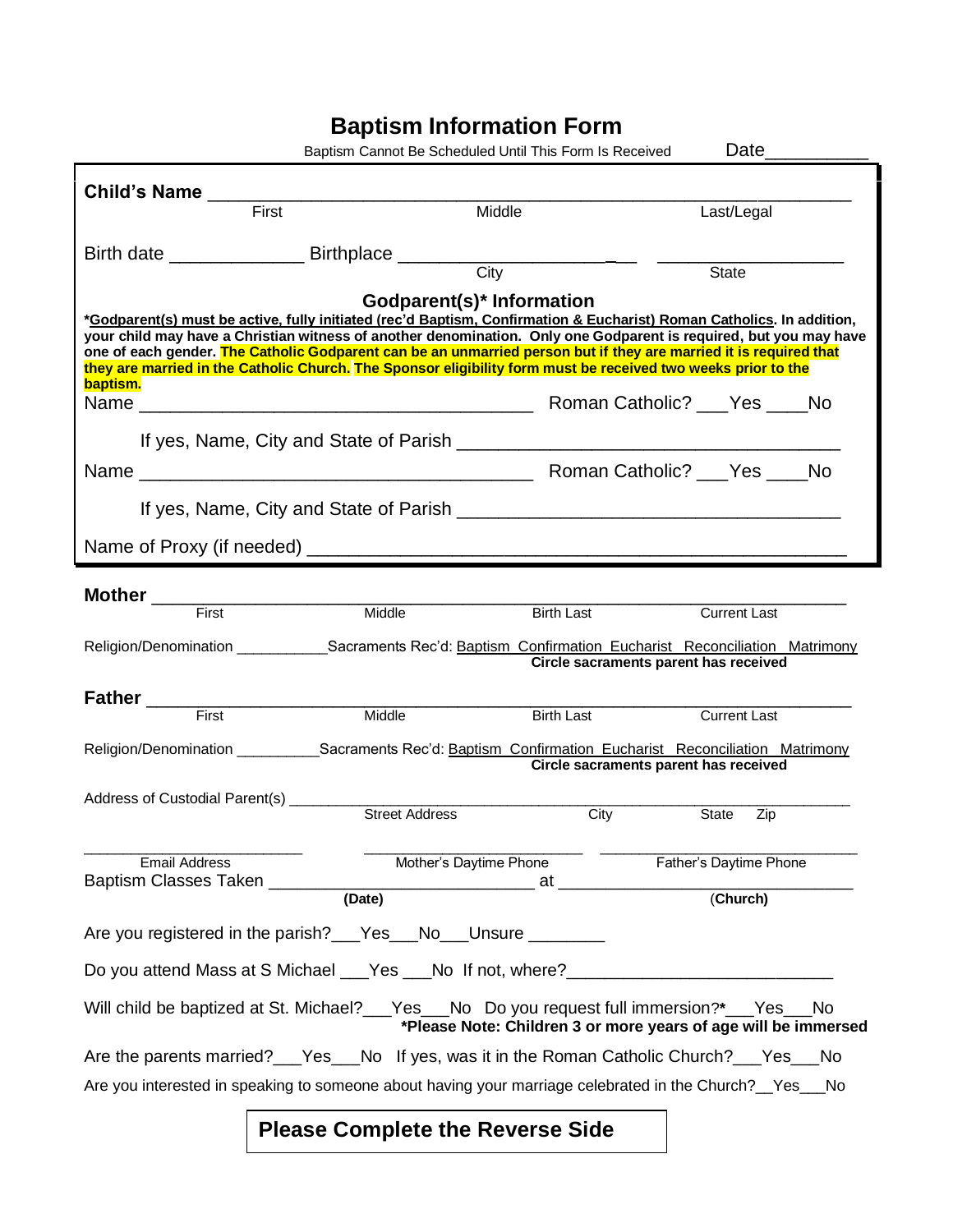#### **Demographic Information: Please check one**:

African American\_\_\_ Hispanic/Latino\_\_\_ Asian (Japanese, Chinese)\_\_\_\_\_ Filipino\_\_\_\_\_ Korean\_\_\_\_ East Indian\_\_\_\_ Southeast Asian (Vietnamese, Hmong, Lao, Thai, etc.)\_\_\_\_ Pacific Islander(Samoan, Guamanian, etc)\_\_\_ American Indian (Native American/Alaska Native)\_\_\_\_ Caucasian/American.\_\_\_ Both parents of unknown race/ethnicity\_\_\_\_\_\_\_

#### **\* Please remember, a copy of the birth certificate and godparent eligibility form must be submitted two weeks in advance, or the baptism will be rescheduled\***

| Presider__________________________    |                                                            |  |
|---------------------------------------|------------------------------------------------------------|--|
| Full Immersion Completed? Yes         |                                                            |  |
|                                       |                                                            |  |
| Candle Needed? ______________________ |                                                            |  |
|                                       |                                                            |  |
|                                       |                                                            |  |
| Date Recorded: Register __________    | PDS ________________ Date Certificate Mailed _____________ |  |
| (City)                                | (State)                                                    |  |